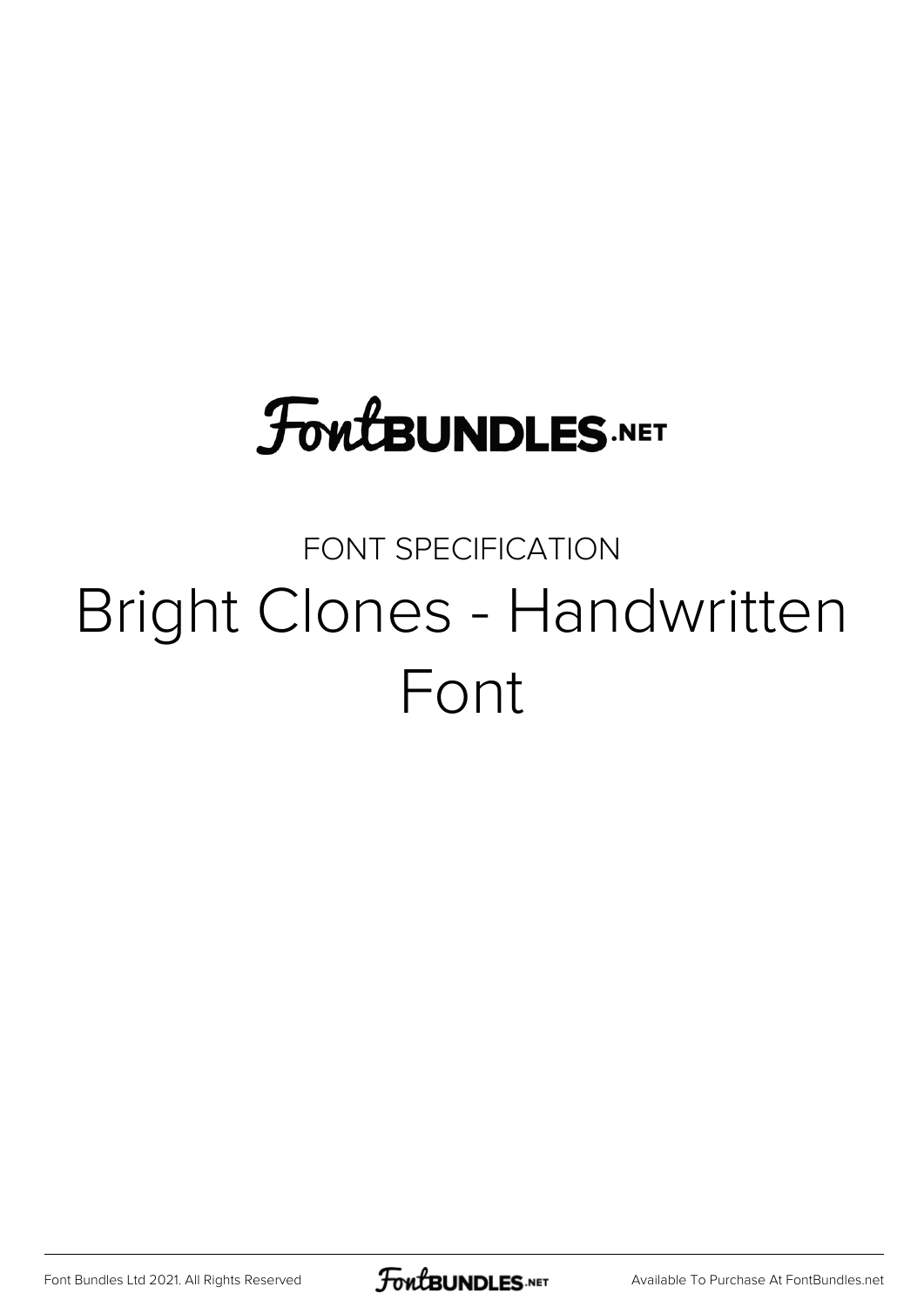## Bright Clones Dingbats - Regular

Uppercase Characters



Lowercase Characters



Numbers



Punctuation and Symbols



All Other Glyphs

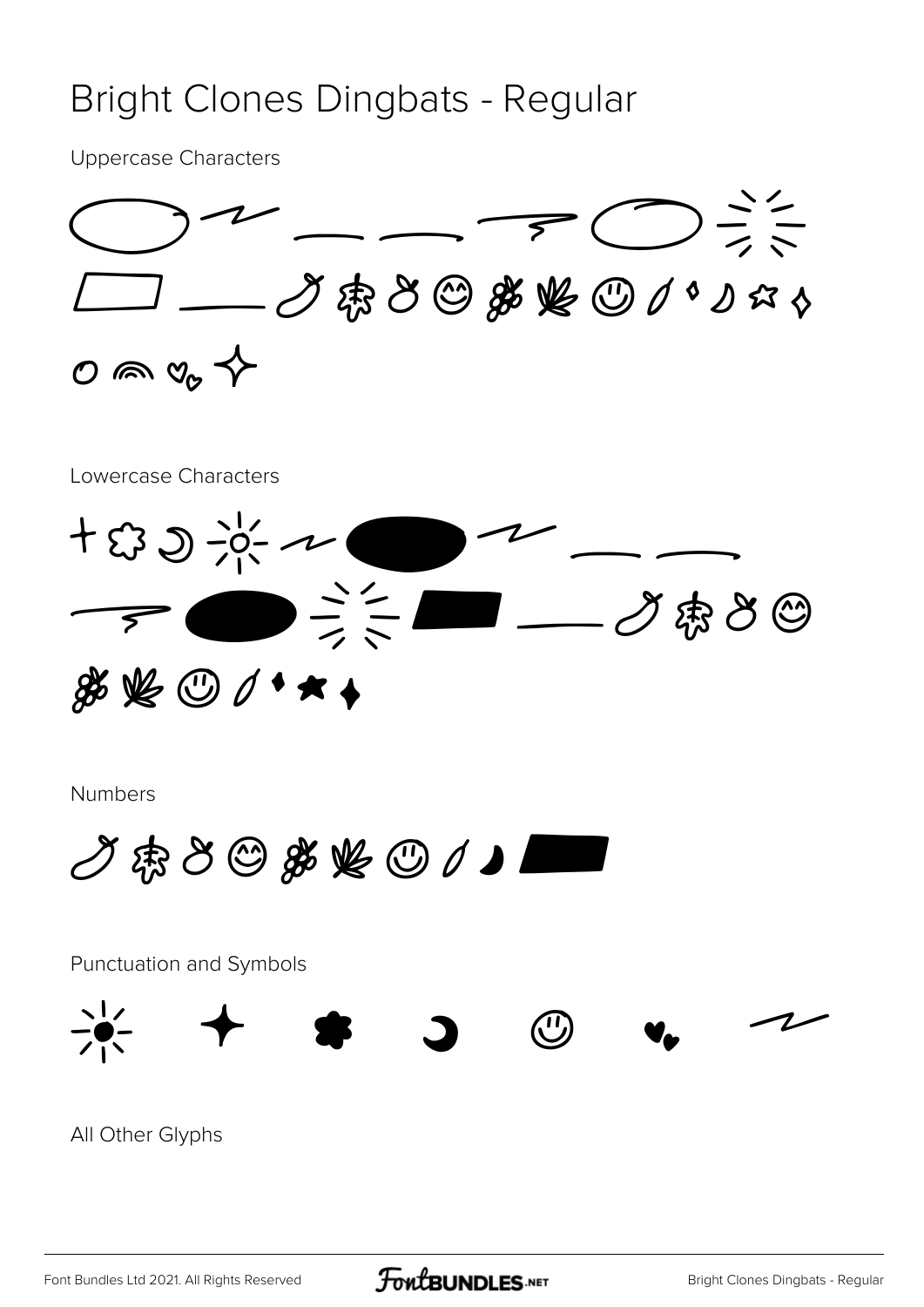

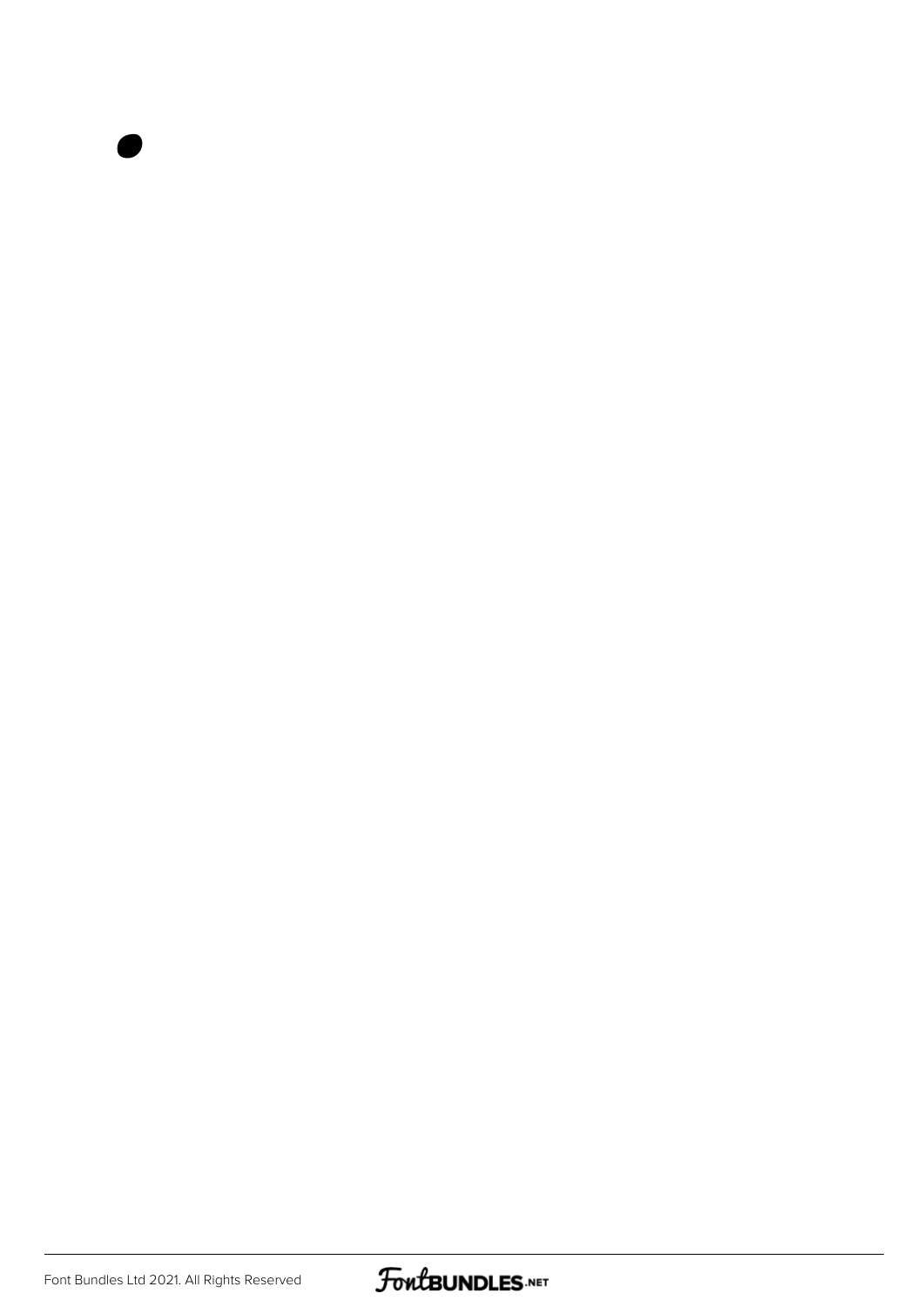## **Bright Clones - Regular**

**Uppercase Characters** 

ABCDEFGHIJKLMNOPQRSTU  $VWXYZ$ 

Lowercase Characters

abcdefghijk/mnopgrsTuvwxyz

**Numbers** 

0123456789

Punctuation and Symbols

 $1$  " #  $5$  % & ' ( ) \* + , - . :  $5 = 22 [3]^{11} - 2136$  $\int$  $\overline{5}$ 

All Other Glyphs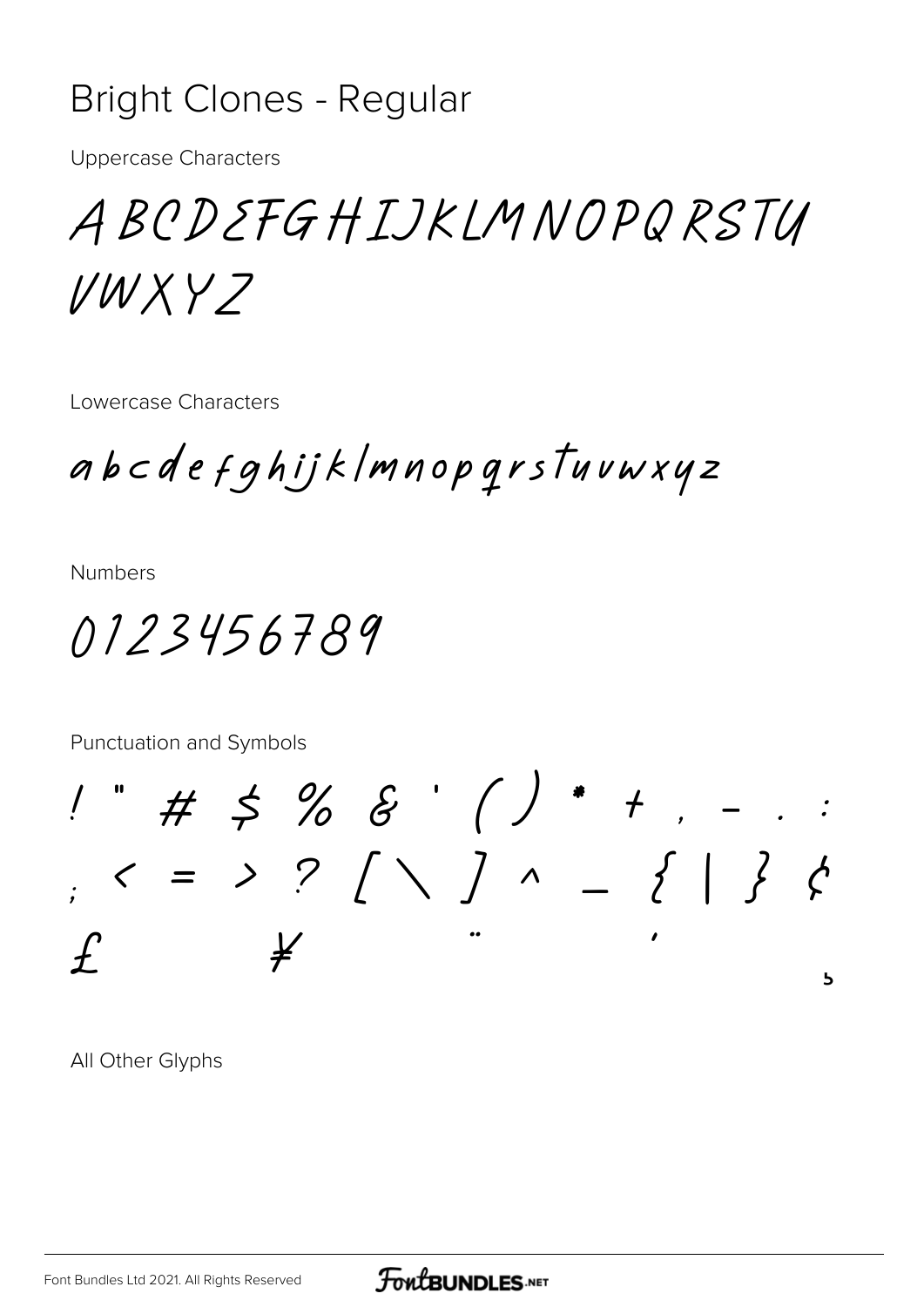